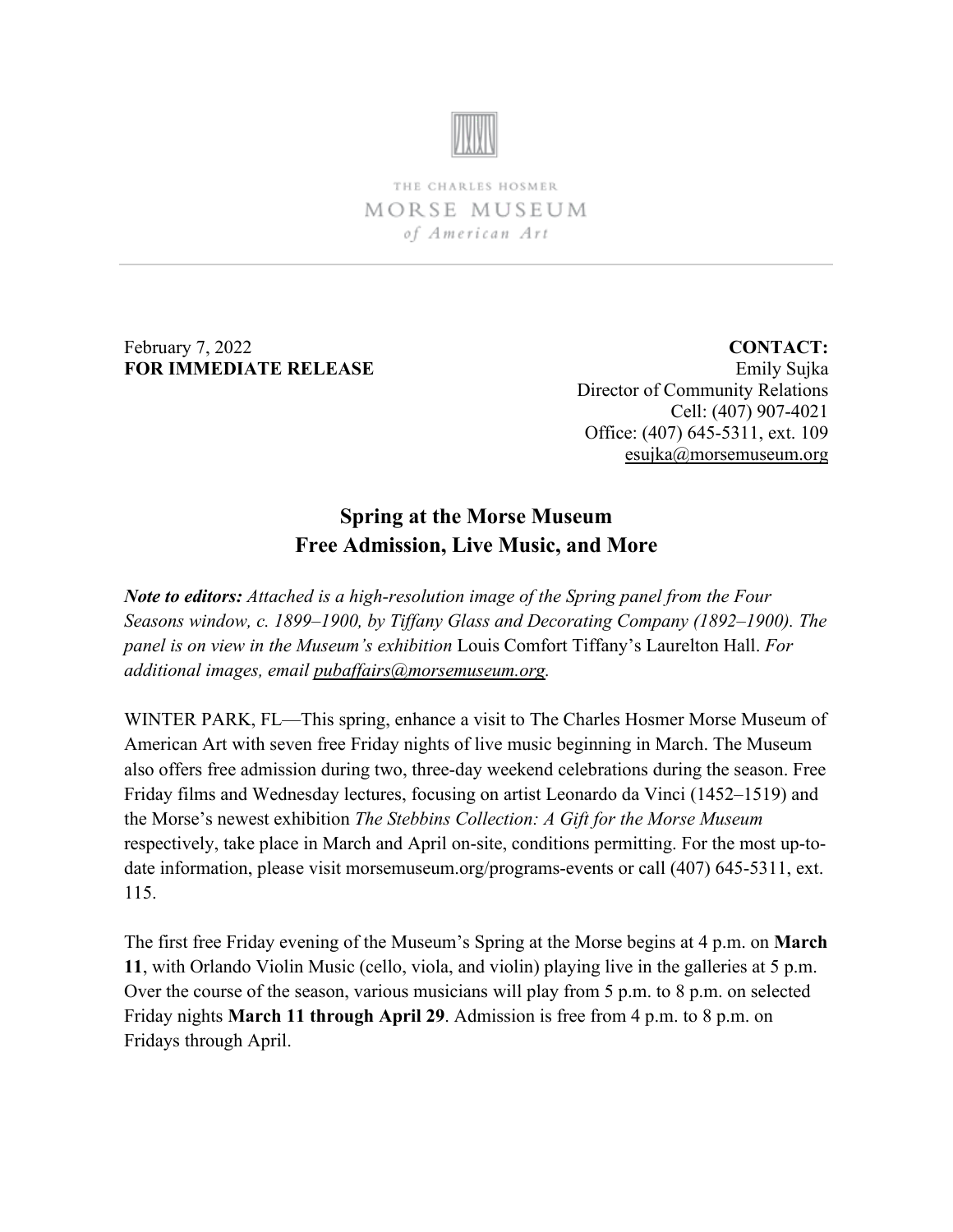Celebrations at the Museum, offering free admission, take place during the Winter Park Sidewalk Art Festival **March 18 through 20** and Easter Weekend **April 15 through 17**.

The complete listing of the Morse's spring events is as follows:

#### **WEDNESDAY, MARCH 9**

Family Program. Learn more about American art in the Museum's exhibition *The Stebbins Collection: A Gift for the Morse Museum*. Conditions permitting, on-site. Space limited. Reservations required. Free. This program will be uploaded to the Museum's "Create and Explore" webpage on March 16.

#### **FRIDAY, MARCH 11**

Live Music. 5–8 p.m. Orlando Violin Music (cello, viola, and violin).

#### **MARCH 18–20**

Winter Park Sidewalk Art Festival Celebration. 9:30 a.m.–8 p.m. Friday; 9:30 a.m.–4 p.m. Saturday; and 1–4 p.m. Sunday.

#### **FRIDAY, MARCH 25**

Live Music. 5–8 p.m. Celtic Crossings Harp Trio (Celtic harp, flute, and violin). Friday Film. 1 p.m. *Leonardo da Vinci—An Uncomfortable Genius* (49 minutes). Virtual. Space limited, and registration is required. Free; 11 a.m. Conditions permitting, Jeannette G. and Hugh F. McKean Pavilion, 161 West Canton Avenue (just behind the Museum). Space limited and filled on a first-come, first-served basis. Free.

#### **WEDNESDAY, MARCH 30**

2022 Lecture Series. 2:30 p.m. "The McKeans, American Painting, and the Morse," Laurence J. Ruggiero, Director, Morse Museum, Winter Park. Conditions permitting, Jeannette G. and Hugh F. McKean Pavilion, 161 West Canton Avenue (just behind the Museum). Space limited and filled on a first-come, first-served basis. Free.

#### **FRIDAY, APRIL 1**

Live Music. 5–8 p.m. Beautiful Music Romance Duo (flute and guitar).

Friday Film. 1 p.m. *Decoding da Vinci* (54 minutes). Virtual. Space limited, and registration is required. Free; 11 a.m. Conditions permitting, Jeannette G. and Hugh F. McKean Pavilion, 161 West Canton Avenue (just behind the Museum). Space limited and filled on a first-come, first-served basis. Free.

#### **FRIDAY, APRIL 8**

Live Music. 5–8 p.m. Beautiful Music Paint It Black Quartet (bass, cello, flute, and violin). Friday Film. 1 p.m. *Leonardo's Rediscovered Masterpiece* (55 minutes). Virtual. Space limited, and registration is required. Free; 11 a.m. Conditions permitting, Jeannette G. and Hugh F. McKean Pavilion, 161 West Canton Avenue (just behind the Museum). Space limited and filled on a first-come, first-served basis. Free.